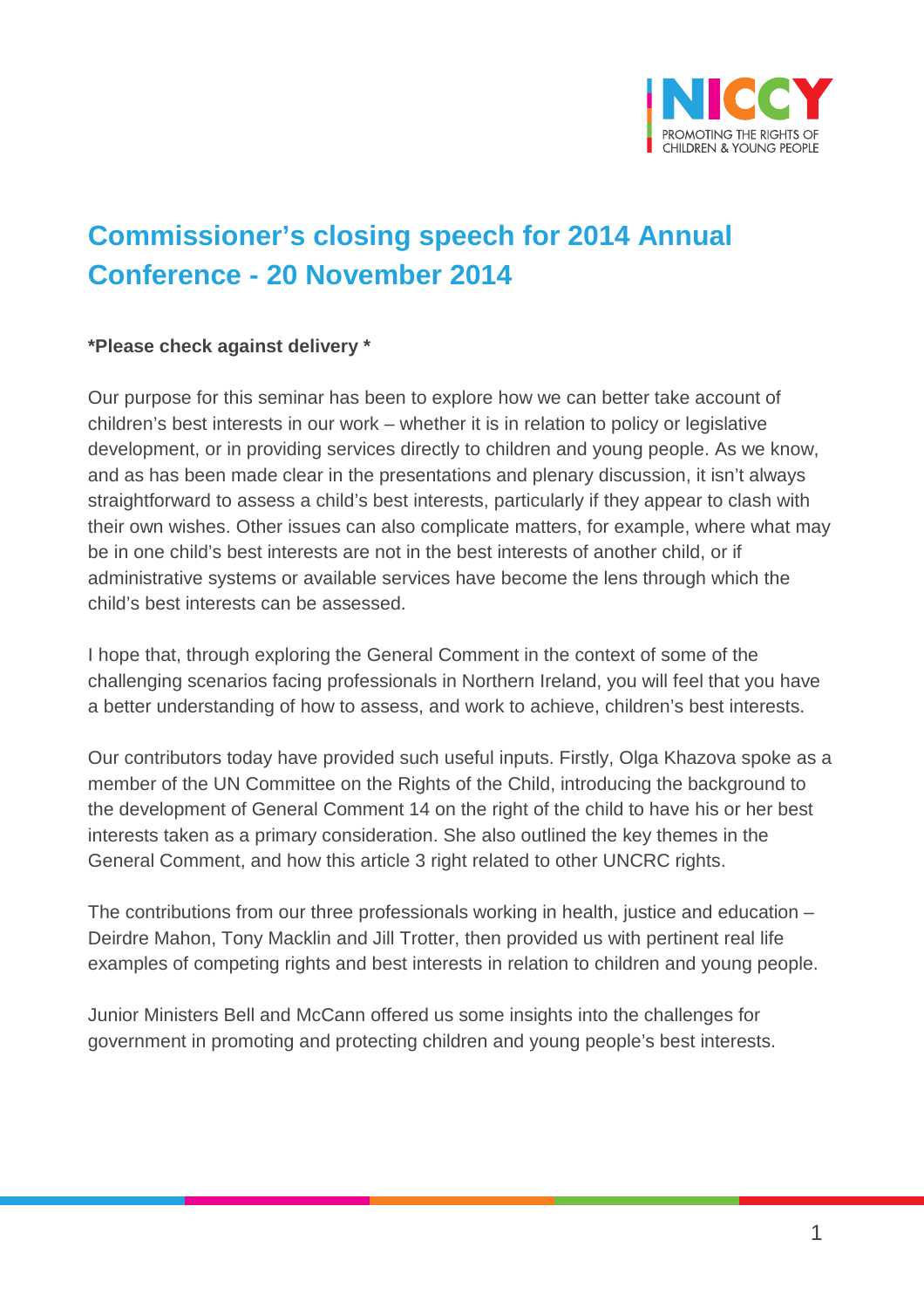

Finally, Gerison Lansdown explored some of the perceived conflicts between best interests and other rights with particular reference to Article 12 and the opportunities for children and young people to participate in decision-making affecting their lives.

We are very grateful to you all for attending, and speaking so eloquently and knowledgably on this important topic. I would also like to thank Chris Lyttle, the Chair of the All Party Group for Children and Young People, for hosting this event.

The subject for this conference came from the purpose of the Children's Commissioner: 'To safeguard and promote the rights and best interests of children and young people in Northern Ireland'. For eight years this has been my mission statement, and as many of you will be aware, I am coming to the end of my second – and last – four year term as Children's Commissioner, and it has been a real privilege to be in the post. Over these eight years, I and my staff have met thousands of children, and worked with numerous parents, professionals, politicians, and colleagues from NGOs, and we have worked on a wide range of issues, seeking to influence change for children and young people in Northern Ireland.

With your indulgence I would like to close this seminar by reflecting a little on my experiences of working in this post, and leave you with some final thoughts.

I was appointed as Children's Commissioner in 2006, and started in the role in January 2007. At this point the Assembly was in suspension, but agreement had been reached at St Andrews and elections were called to the Northern Ireland Assembly in May 2007. While there remained a great deal of tension between political parties, I and many others felt optimistic about the restoration of devolution, both as a symbol of progress and a structure for ensuring that decisions affecting Northern Ireland would be made by political representatives elected by the people of Northern Ireland.

The Children's Strategy had been launched the previous summer, in June 2006, and I was also optimistic that this would be a vehicle for strategically driving forward action in relation to children's rights and best interests.

While things haven't played out quite as positively as I – and others – had hoped, devolution has been maintained over this period, although continuing disputes among political parties have meant that progress on key issues facing children has been slow.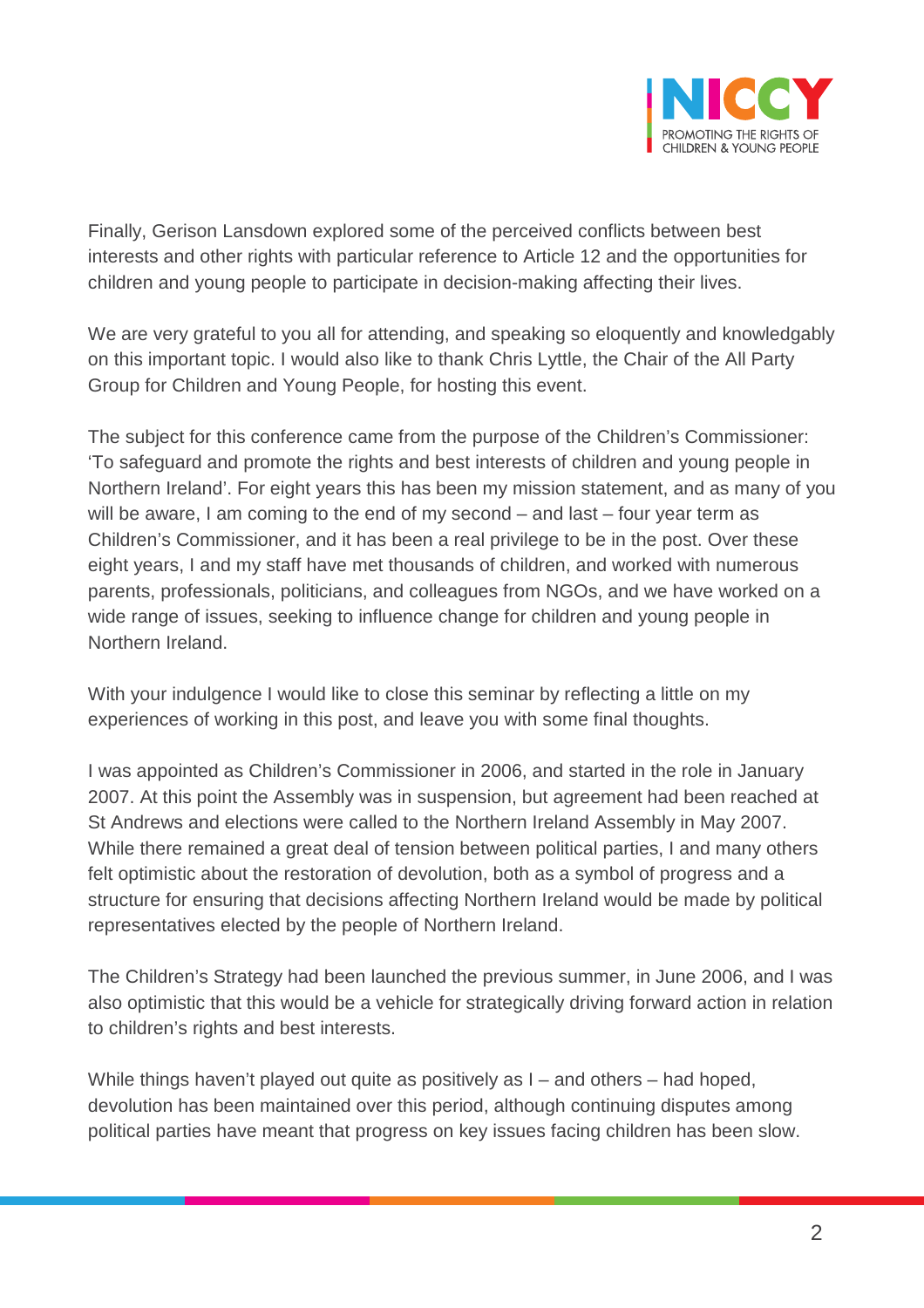

There has been progress, and I have seen some positive changes over the past eight years.

It has been encouraging to see that more people are now aware of children's rights and what they mean in reality. From children and young people, to parents and politicians, the media and professionals, and those working for, and on behalf of children and young people, awareness of children's rights and how their application can changes lives has steadily been increasing.

Working together with children, their parents, NGOs, professionals working with children and government, we have all managed to bring the Convention from relative obscurity to centre stage. It is now acknowledged and recognised as integral towards realising children's rights.

For example, the Department of Health, Social Services and Public Safety, in its recent consultation on Paediatric Services, recognised its responsibility to ensure that its recommendations were: "…consistent with the relevant Articles in the UN Convention on the Rights of the Child".

Moreover, we welcome the reference in the recent Justice Bill which amends the aims of the youth justice system to fully reflect the best interest principles as espoused in Article 3 of the UN Convention.

The Department of Education has also been taking account of the UNCRC. Following several years of engagement with NICCY, in June 2014 the Department published a circular in June 2014 providing advice on how schools should encourage pupils' participation decision-making. The Circular references Art 12 in the opening line of the Introduction and this principle informs the aims and objectives of the circular.

## **We have indeed seen real progress in many ways.**

Last year I produced a report highlighting some of the work of the office since it had been established, showing how we had sought to monitor, advise and –if necessary - challenge Government to ensure it delivers effectively for children and young people.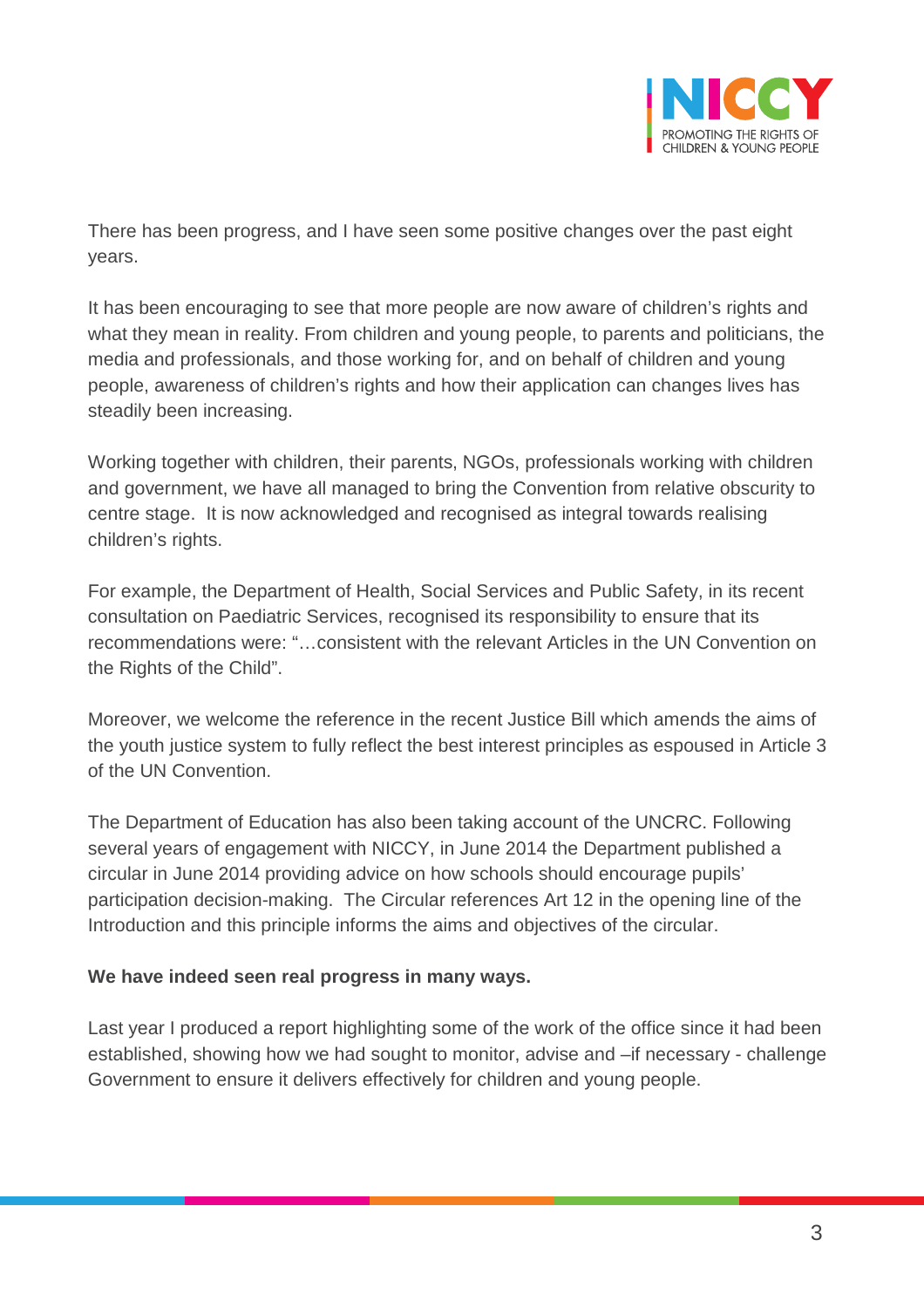

In my first year in post I was able to publish for the first time ever, a joint report with the Office of First Minister and deputy First Minister and the Department of Finance and Personnel that clearly showed the disparity between how much is spent on a child's personal health and social care here in Northern Ireland, and in other parts of the United Kingdom.

We have followed through with this scrutiny of public spending on children, by publishing another report, commissioned from CES, looking at how we can track budget allocation down to spend on services in March of this year. A second study, commissioned in partnership with Atlantic Philanthropies, is gathering information on the spending on children's services, and identifying the proportion of this allocated to early intervention programmes is nearing completion.

My Legal team has been involved in numerous legal cases over the last eight years, including most recent two cases addressing children's rights with the European Court of Human Rights. This is the first time that a Commissioner for Children and Young People has had such interventions allowed by that court.

The Office commissioned an initial Child's Rights Review in 2004 which I had updated in an extensive report on Children's Rights in 2008. Both of these reports have informed the advice we have provided to Government and are still being widely used.

Over the two terms I have had as Commissioner for Children and Young People, I have had so many opportunities to raise issues relating to children's rights and best interests with Ministers and MLAs in a variety of settings, from face-to-face meetings through to detailed evidence sessions to committees. At each meeting and evidence session the Convention was not only referred to, but it was emphasised to all present that it is the best way to ensure children and young people's rights and their best interests are being met.

I am pleased at the access I have had to Ministers. The six-monthly meetings I have with the Ministers for Education, Health, Justice and the OFMDFM Junior Ministers have been extremely positive and productive. At these meetings we have discussed a very wide range of issues affecting children and young people, and we have seen progress in relation to many.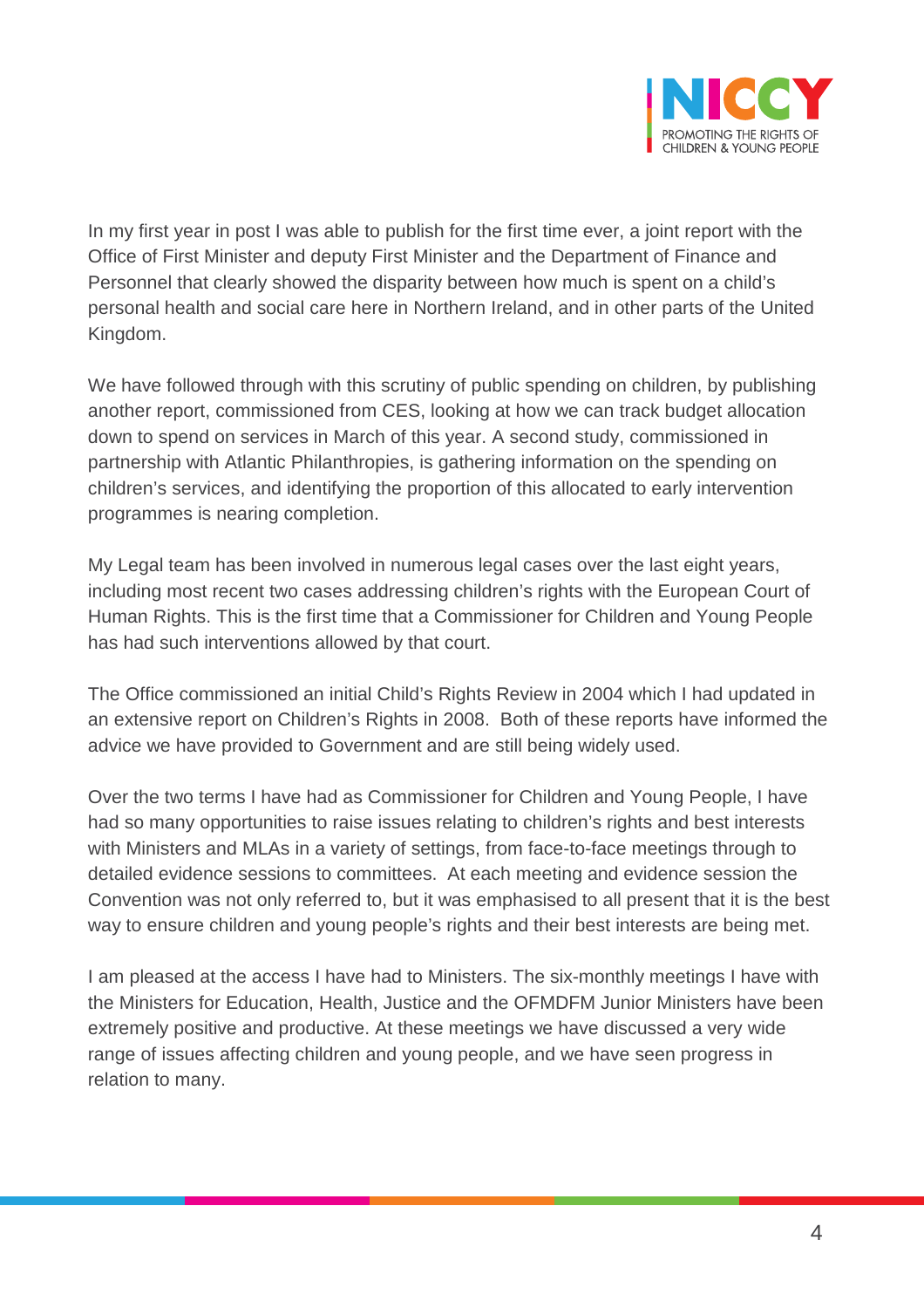

But as we gather here on November  $20<sup>th</sup>$  to also celebrate the 25th Birthday of the UNCRC perhaps unsurprisingly, my fondest memories are the times I have spent meeting with children and young people, hearing from them directly; and learning more from them on the issues they face.

I have been consistently amazed and delighted with their skills, their eagerness, and dedication and their clarity of thought. They are truly experts in their own lives, which is why it is so important to involve them in decisions that affect them.

Children and Young People helped inform my first corporate plan and indeed this current one. They delivered their views to government ministers in my Make It Right campaign, they have challenged the media over the negative stereotyping of young people and developed their own campaign around this issue.

And, they have been designers, judges and presenters for my Participation Awards. These awards have shown that the very concept of participation is becoming embedded in government agencies and departments.

Today more and more government departments and their agencies have committed to the participation of children and young people. 11 Government departments have committed to developing real strategies for the participation of children and young people in decision making and beyond.

In addition, many government agencies have also made this commitment, and over recent months we have been working with the new councils to support them to ensure that they are hearing the voices of children and young people in council decision-making, and involving them in community planning.

We have also seen the appointment of Departmental Children's Champions – a step towards departments acknowledging the need to begin to have children and young people's issues informing the agendas in policy, strategy and legislative developments.

Just as I started my time in office getting out to meet with children and young people, this has also been a real focus in my final weeks. Since September I have been going out and about across Northern Ireland to meet with children and young people to hear directly what was important to them, what issues they faced and what messages they wanted me to bring back to the Executive Ministers.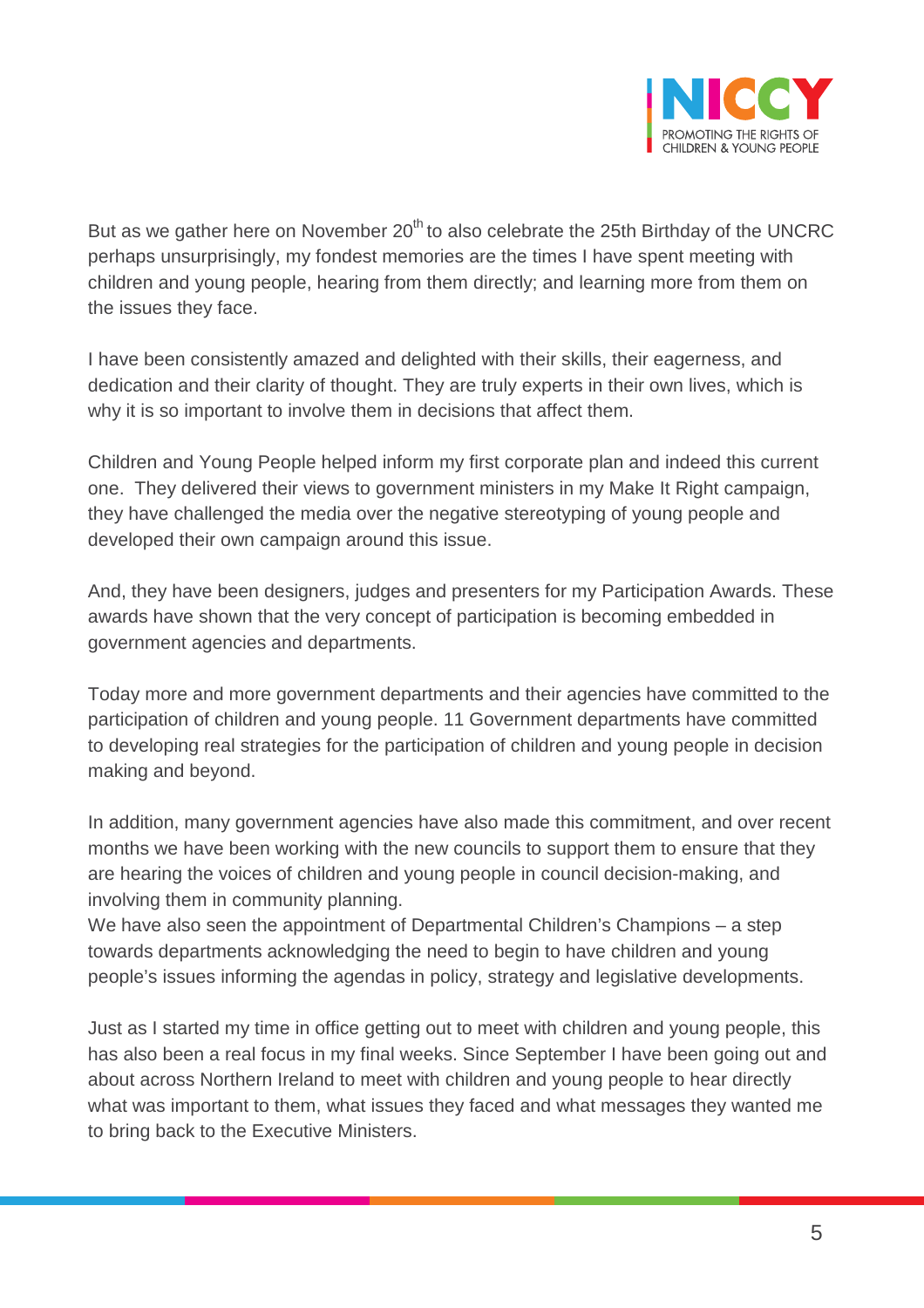

The children and young people talked a lot about how they felt **growing up in their communities**. A major focus was on **road safety**. Children were worried about unsafe drivers, people driving too fast and parking dangerously. They said that traffic around school was particularly problematic, and it was sometimes dangerous to walk or cycle to school. They wanted to see more traffic calming measures.

Their concerns about not feeling safe extended beyond this, however, to **general concerns about violence** within their communities. They felt that CCTV, better pavements and lighting, and more community policing would help them feel safer. Younger children sometimes felt intimidated by teenagers drinking, playing with fireworks or other **'anti-social' behaviour**. Young people also talked about this and the problem of **peer pressure**, getting in with 'the wrong crowd'. Many commented on their environment being dirty, with a lot of litter, broken glass, and vandalism.

One of the most common themes was the need for more community **play and leisure facilities** for children and young people.

Children tended to either speak about how they loved their **parks or play equipment**, or about being unhappy that there weren't any close to their home. Several children were upset about young people vandalising their parks or not letting them play on some of the equipment. Many children recognised that this was due to the young people not having anywhere else to go.

The most common recommendation from young people was that funding needed to be allocated to providing **better facilities for teenagers**. While there was a lack of provision across the board, many felt that 16-18 year olds were particularly disadvantaged. Many alluded to a connection between problems with antisocial behaviour, including drug and alcohol consumption and young people not having anywhere to go.

Being **judged negatively and discriminated against** seemed to be a common experience for young people. They talked about being asked to move on, or questioned by police, when in crowds in their communities. Shops and shopping centres and buses were two places they were regularly discriminated against.

Many young people talked about the need for more support for young people with **mental health** problems. Some talked about problems with young people dying through suicide,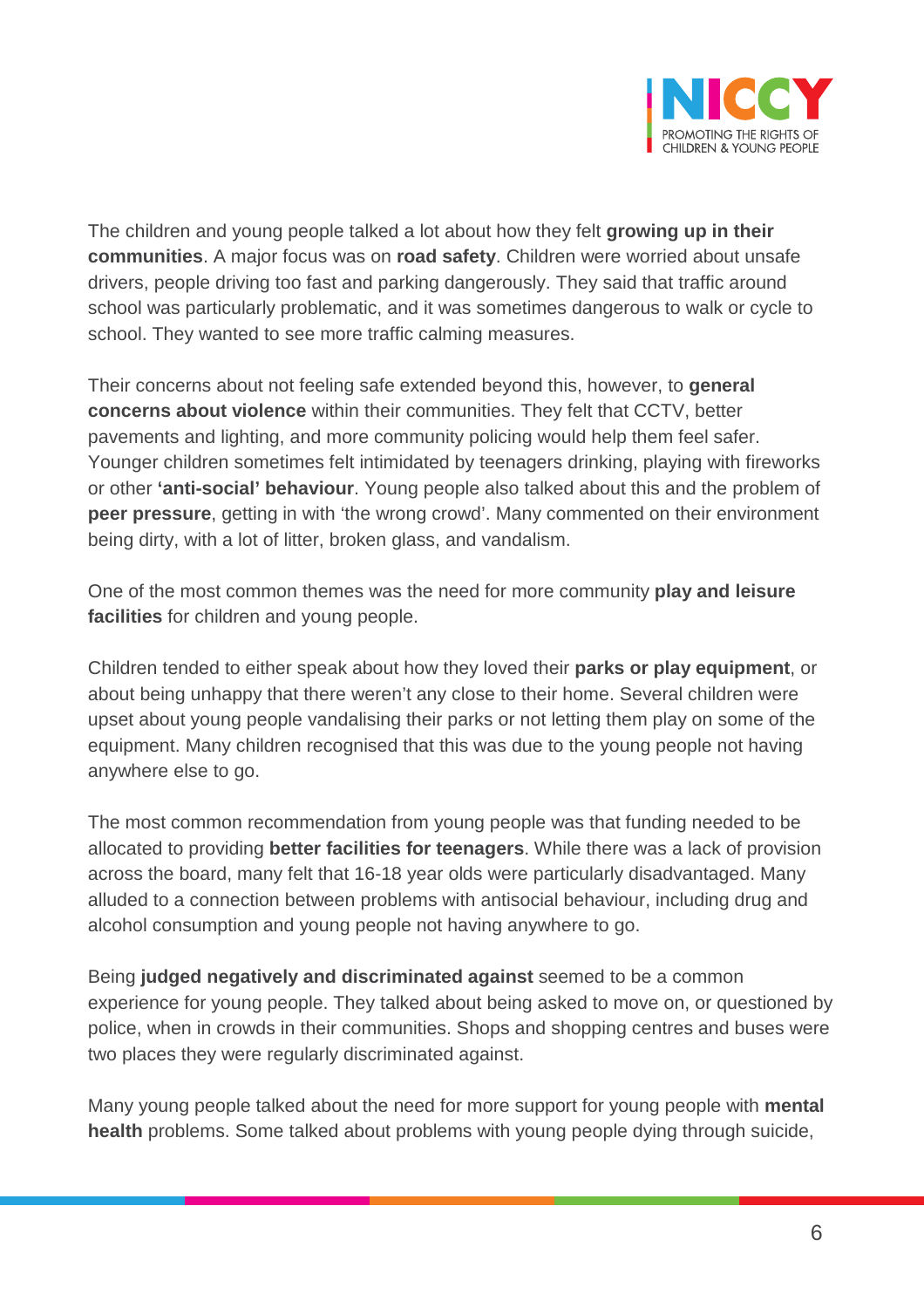

and others said that there needed to be more support for young people to come off legal highs and drugs.

**Bullying** was also recognised as being a problem, more so with some groups than others. Children and young people talked about bullying at school, on buses, in communities and through social media.

Specific groups of children and young people were identified as **needing particular support**, including young carers, disabled children, children with special educational needs, young parents, children recovering from illness and bereaved children. I also talked to the children and young people about their experiences of **education**. There were many specific points relating to individual schools, including about inadequate facilities, needing access to a wider range of subjects or more money for school trips, clubs and updating pitches and play facilities.

There was a great deal of talk about the pressure children and young people experienced in school. This largely focussed on examinations, including the transfer test, and too much homework. Some felt pressure from parents to get good grades, or to go to university and felt that it was very stressful having to make major life decisions at 16. They felt that adults didn't understand the pressure they were under.

Children and young people talked passionately about the importance of having a voice in school, and many felt that schools councils were a good thing. A number said that they should learn more about children's rights and the Children's Commissioner in school.

Some children talked about the impact of **austerity or family break up**. Where parents had separated or divorced, or in single parent families, some children and young people felt like they had to pretend everything was okay at home, when they really needed someone to talk to and which created mental anxiety for many of them.

Several talked about their parents having lost their jobs or finding it difficult to get work, while others felt that welfare reforms were impacting on their families. More support for families looking after an elderly or disabled family member was suggested, along with a plea to address the rising costs of fuel.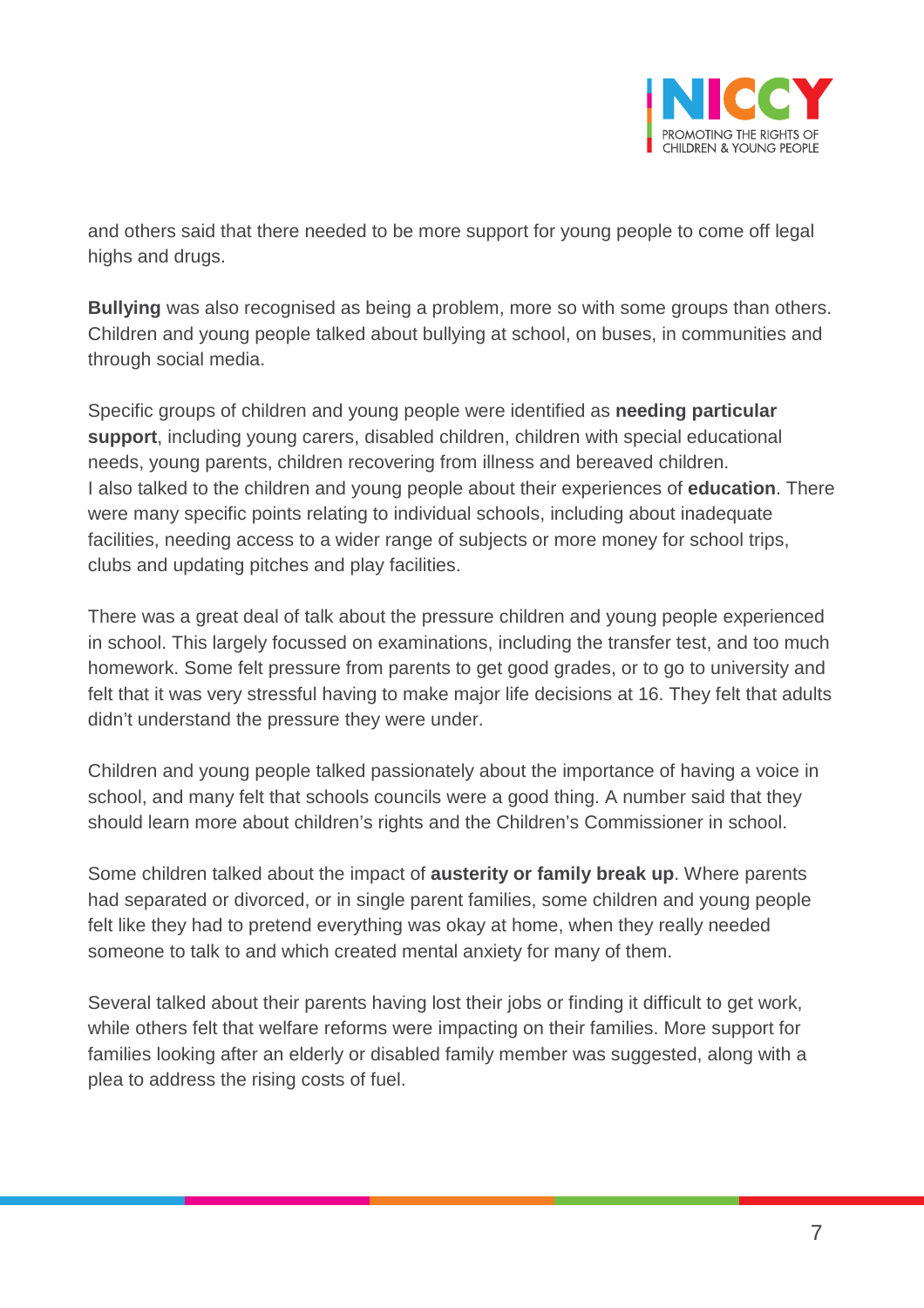

A group of care experienced young people talked about decisions being made for them by social workers without their involvement. They spoke about having too many placement changes and needing to be matched carefully with foster parents. When in secure care, they felt very isolated from their communities and from the people and services that supported them.

Finally, some teenagers said that schools could prepare them more practically with lessons on sex education and financial planning. They felt getting a part time job would be good, but that these were hard to get. Several spoke in support for voting at age16.

It has been wonderful to meet with these children and young people over recent weeks, but it has also been concerning to hear of the issues currently affecting them – some of which have been issues I have previously identified.

All too often, children and young people remain in the margins. Decisions affecting them are regularly made without their involvement, and many spoke about feeling disregarded and ignored. They are stereotyped by communities and the media as anti-social troublemakers and driven to the margins of our communities and public spaces, where they are vulnerable to those who would exploit them or harm them. They have to get used to being told to move on by police or paramilitaries, or followed around shops by security guards, presuming negative intentions.

When it comes to government policy and legislation too, children are often marginalised. Seen as a 'special case' because of their age, it is often easiest to exclude them rather than to do the additional work that would be required to include them. I have seen this in so many cases.

One example is the **Mental Capacity legislation**. This groundbreaking legislation replaces the Mental Health Order, which is deemed to be archaic and in need of modernisation, to present a better way of assessing whether people aged 16 and over have the capacity to make decisions, and provide them with the support to do so. Over the past five years as the legislation has been in development, we have engaged with the Department for Health, arguing that if the mental health order is archaic and in need of modernisation for adults, then this is also the case for children.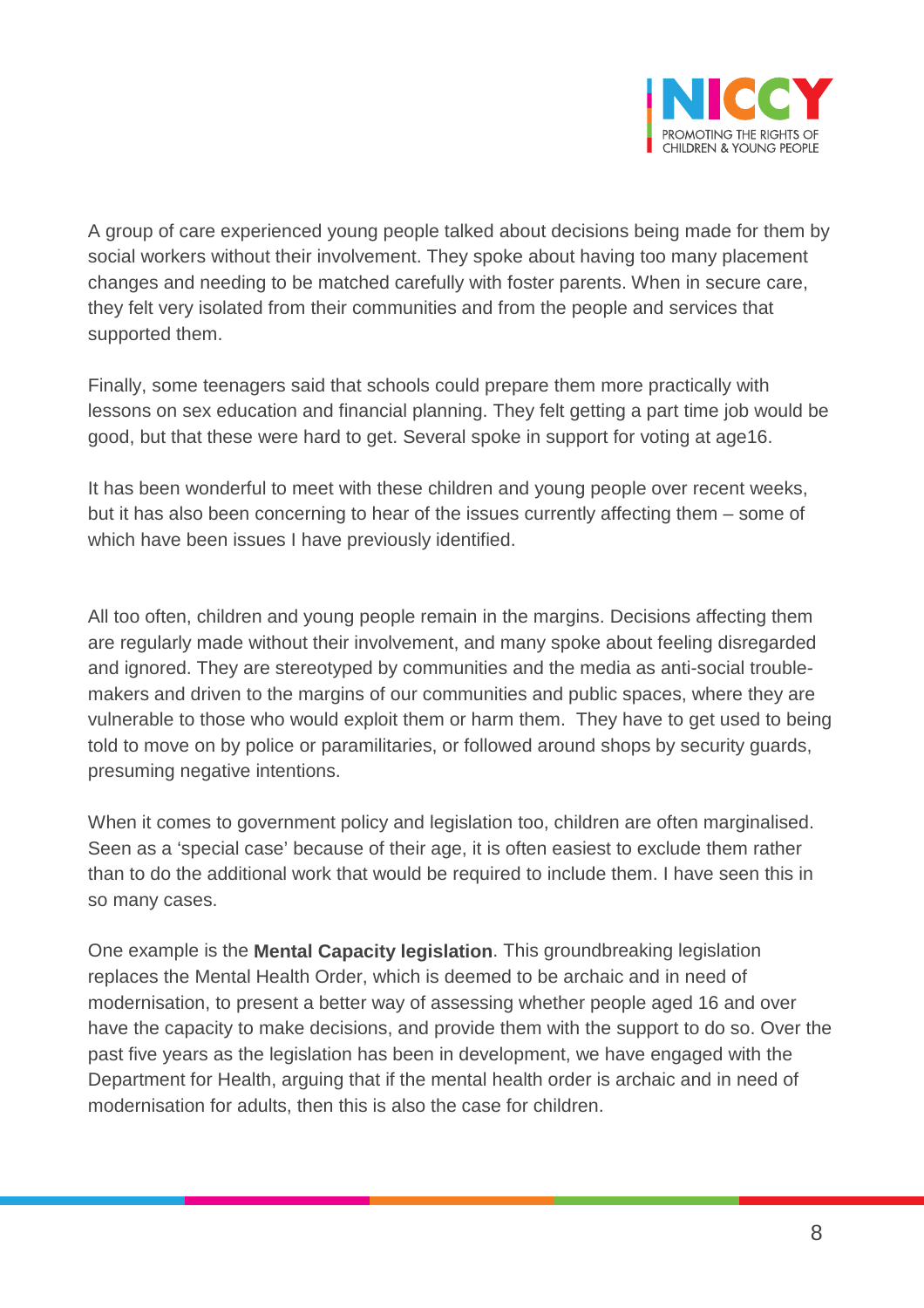

The debate over the five years has been whether children should be included, and earlier this year it was decided that there was insufficient time to do the work that would be required to include children in the Bill. Instead, the Mental Health Order, which is not considered 'fit for purpose' for adults will merely be amended. The Department for Health has stated that a more extensive review relating to children's capacity will need to be taken forward in the future, but there is no clear commitment to take this forward in the next Assembly.

Another, quite shocking example, is the proposed **Age discrimination legislation**, relating to Goods, Facilities and Services. This was a commitment in the Programme for Government and had been included on the advice of the Equality Commission. It turns out that, when Executive ministers had committed to addressing discrimination in relation to 'Age' they had been meaning older people only, and had not considered including children and young people. Their concern has been that there are reasons why children should not be treated exactly the same as adults, because of their emerging capacity and need for protection.

We have done a great deal of work with the Equality Commission over the past two years, including commissioning a detailed legal report, to demonstrate that there is no reason to exclude children and young people from this beneficial legislation – indeed, it is hard to see how the Executive could create Age discrimination legislation that discriminates against children because of their age!

A final example of how children are overlooked in the development of government policy and legislation, is in relation to the proposed **Welfare Reform Bill**. I was very concerned when the Department for Social Development published its Equality Impact Assessment on the proposals back in 2011 to see that, while it recognised that 'the majority of households affected by the policy will have children', it failed to carry out a proper assessment of the data and research with regard to the impact on children, under the 'Age' category. It focused solely on direct recipients of benefits, and did not take account of the very direct impact these proposals would have on children.

To help to bring visibility to the impact on children, I commissioned a child rights impact assessment from Goretti Horgan and Marina Monteith of the University of Ulster, and have used this in my subsequent engagement with the Department and Social Development Committee at the Assembly.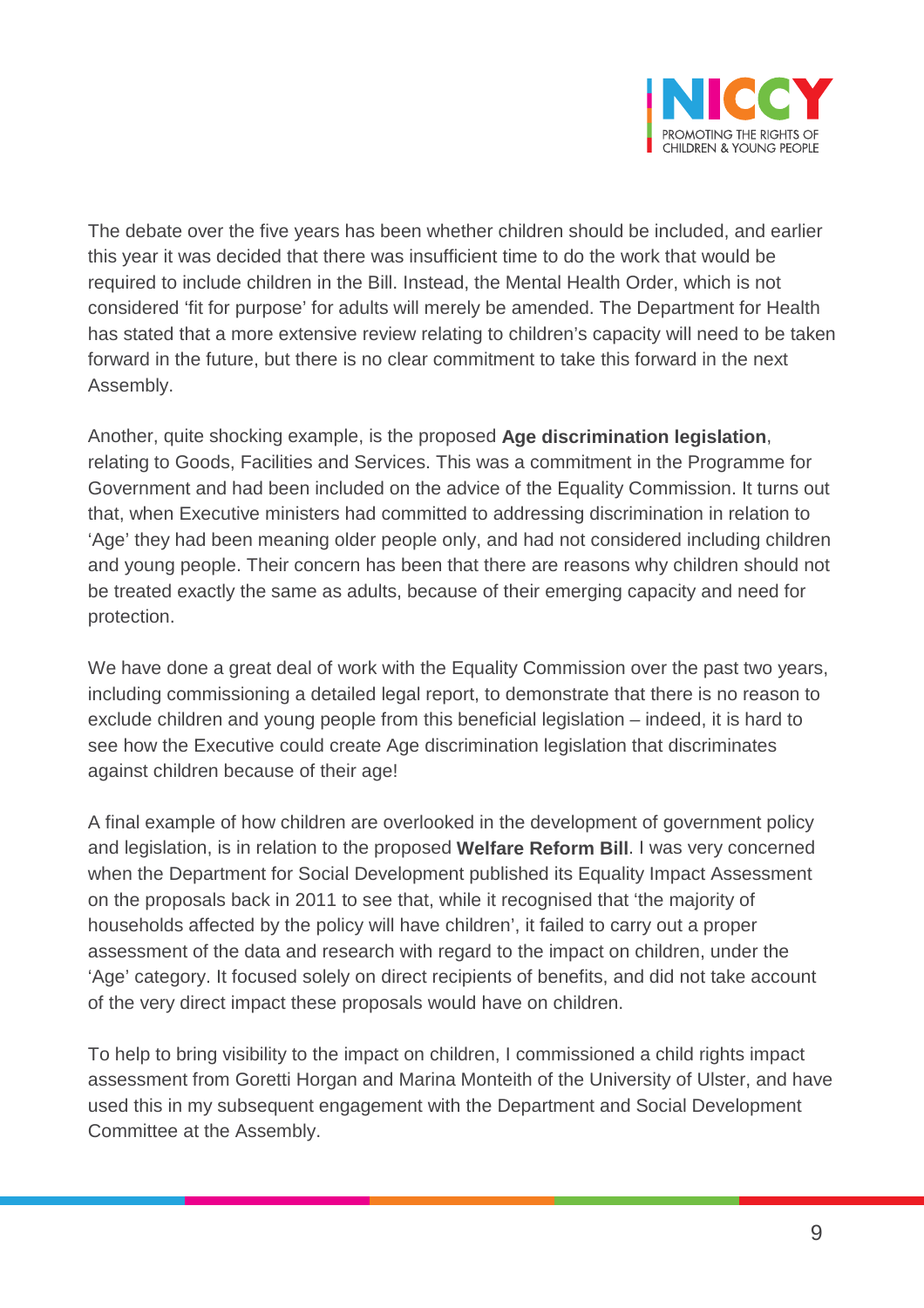

Another matter that I was very concerned about coming into post and has become more problematic over time is **child poverty**. Back in 2007, 22% of children in Northern Ireland were living in relative poverty before housing costs – a similar figure to the rest of the UK. Since then, the UK figure has dropped to 17% while our figure has remained steady at 22%. An analysis commissioned by OFMDFM from the Institute for Fiscal Studies is predicting a rise in relative poverty for children to 31%, an unprecedented rise of nine percentage points by 2020, the date that UK and Northern Ireland politicians had committed to eradicate child poverty.

Poverty devastates children's lives. It impacts on their home life, their education, their health, and their opportunities to play and relax with friends. It has really struck me as I have spoken with children and young people over recent weeks how many have been talking about their worry over their parents losing work, and their worry over their own futures. Professionals working with young people have told me that they are picking up on a real sense of hopelessness among 14-18 year olds who are seeing older siblings without employment and without hope.

One child talked about his Daddy having to work away from home to make ends meet and that he hoped he would make it home for Christmas. Indeed, several spoke about their concern for their parents, worry about having to move house, and their guilt for having to ask their parents for anything. Hearing young children, given the opportunity to give a message to Northern Ireland ministers, speak about the price of diesel is a bad sign.

At this time, when we need the Executive to be working together to actively tackle the poverty affecting families, and children, we don't have a child poverty strategy published. According to the Child Poverty Act 2010 it should have been presented to the Assembly by March, but it has been delayed. This must be addressed as a matter of urgency.

Returning to the messages I received over recent weeks from children and young people, one of the things that has struck me again is that they have really important points to make – they are critical voices to be heard within our communities. We have seen real progress in relation to departments and agencies stating a commitment to participation, and we have also seen some very positive examples of authorities engaging with children. However, as our report 'Walking or Talking Participation' found, in general the engagement with children is limited, and there is very little evidence of their views being taken into account by government departments and agencies.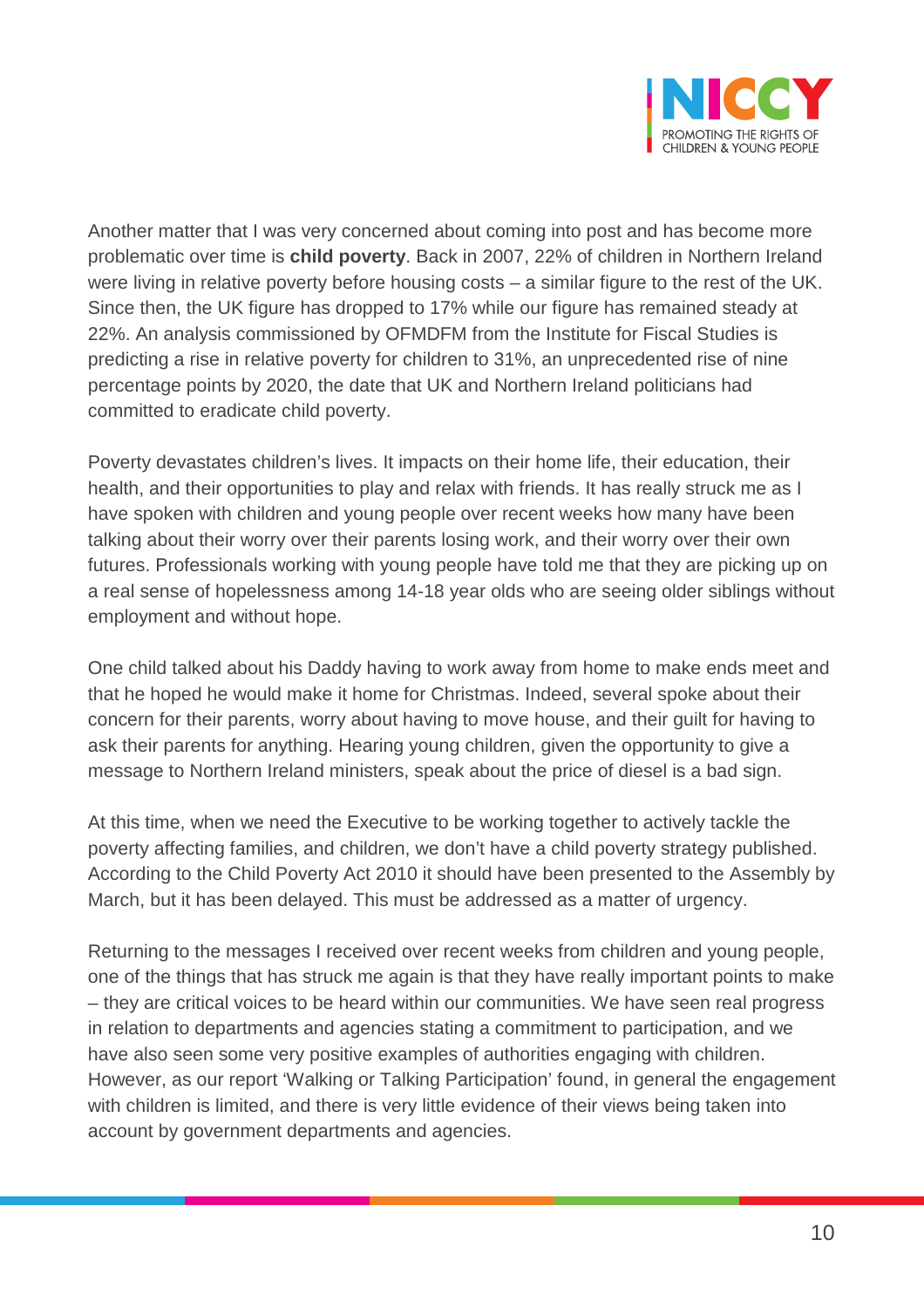

This matches one of the findings in an earlier study we had commissioned back in 2011, from Professor Lundy and Dr Byrne which used the UNCRC General Measures for Implementation as a standard to assess how effectively government was delivering for children and young people through the development of policies and strategies. It identified a number of critical problems, including significant delays in the development of strategies, little connection between strategies and actions, limited participation of children in the development and implementation of strategies and action plans, a lack of transparency in relation to budgets and a significant problem with 'joining up' - both at the strategic level with funding, strategies, and planning, but also in implementation.

Frankly, the findings confirmed our growing conclusions. Through our advice to government on policies and services, and our interventions in individual cases we have found that, too often the response to a child reflects the administrative arrangements, rather than their needs, rights and best interests. Bureaucracy and silo-mentality result in piecemeal, uncoordinated services and impacts very significantly both in enabling early 'light touch' interventions, as well as the complex, integrated interventions that are needed for children with complex needs.

Last year, at our annual conference, Dr Byrne and Professor Lundy, gave a presentation of work they had taken forward in partnership with my office, funded by ESRC, looking at options for Child Rights legislation in Northern Ireland. This came out of the research they had previously conducted for NICCY on the barriers to delivery for children, as well as developments in Scotland and Wales, where legislation had been progressed in relation to the implementation of children's rights. Some of you will remember our conference two years ago where we had speakers from Scotland and Wales present on their legislative developments.

At a time when, due to budget constraints, government departments are having to focus primarily on addressing their statutory responsibilities, I am more convinced than ever that legislation is required to properly implement children's rights in Northern Ireland. This should include 'direct' incorporation of the UNCRC, that is, making the UN Convention legally enforceable, as well as 'indirect' incorporation, which would place a statutory responsibility on government in relation to the general measures of implementation.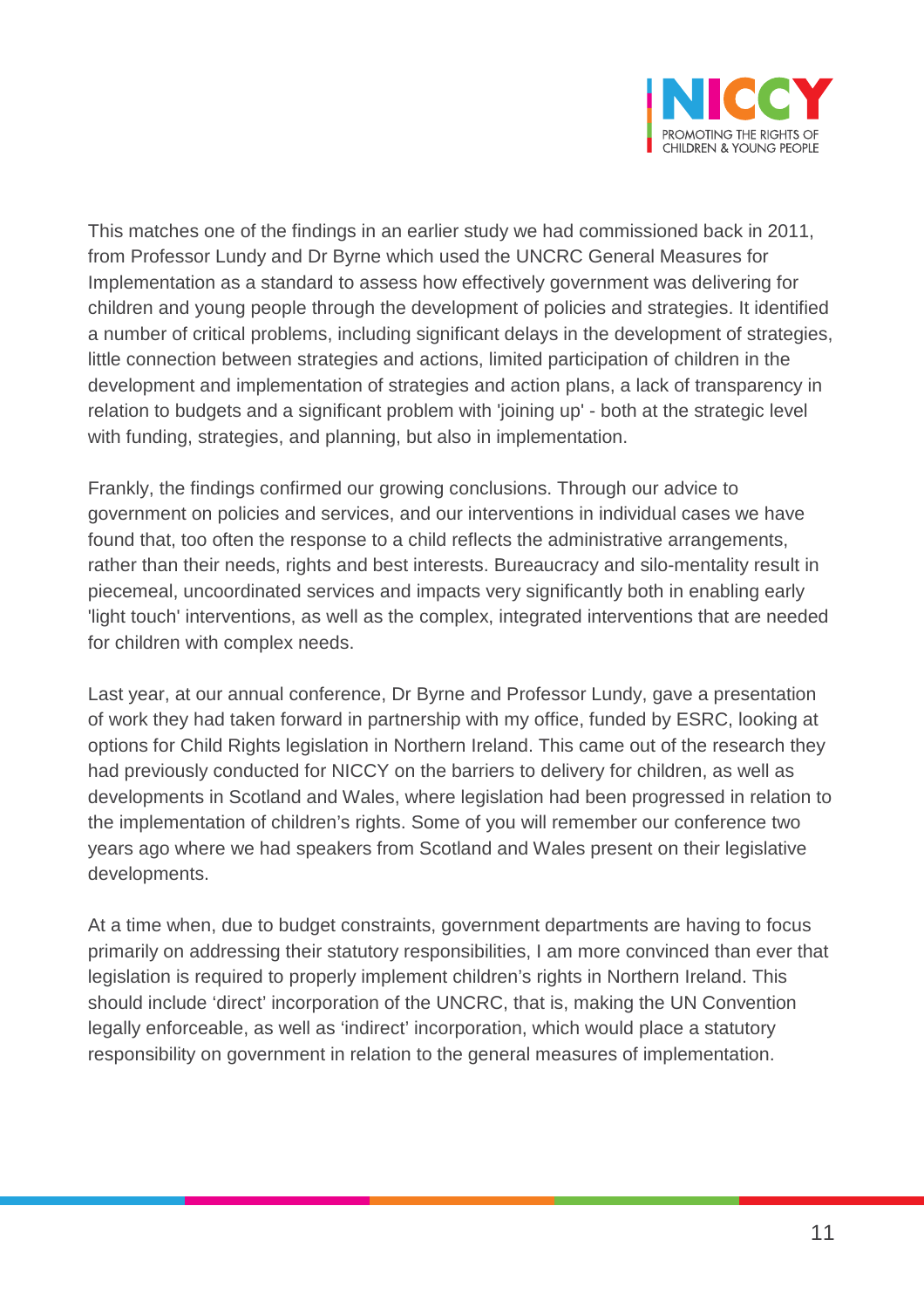

This would mean government ensuring **that awareness of the Convention** grows so everyone realises it will benefit their children, their grandchildren, their nieces, their nephews and their neighbour's children.

It would mean every policy in Northern Ireland that affects children and young people is subject to a **Child Right's Impact Assessment**.

It means ensuring that **accurate up-to-date data** is collected about every aspect of children and young people's lives. We must know how many children are in need, and where they are, if we are to reach them with the services they are entitled to.

It means that children are at the centre of service planning and delivery, and every government department works beyond the 'silos' to **join up their work** for children and young people.

It means being able to say **how much is spent on children's services,** and ensuring adequate, appropriate and accountable budgeting.

It means **children and young people's involvement in decision-making** being the norm**,** not the exception.

It means having **an effective overarching strategy and action plan** to deliver on children and young people's rights.

I don't think these are radical demands, but just common sense, and certainly very achievable. Child Rights legislation would not necessarily require new money, but would ensure more effective use of resources, and – critically - more effective delivery for children in Northern Ireland.

I would like to finish with my final calls to government, based on my experiences in this post over the past eight years, and taking account of the messages the children and young people entrusted to me.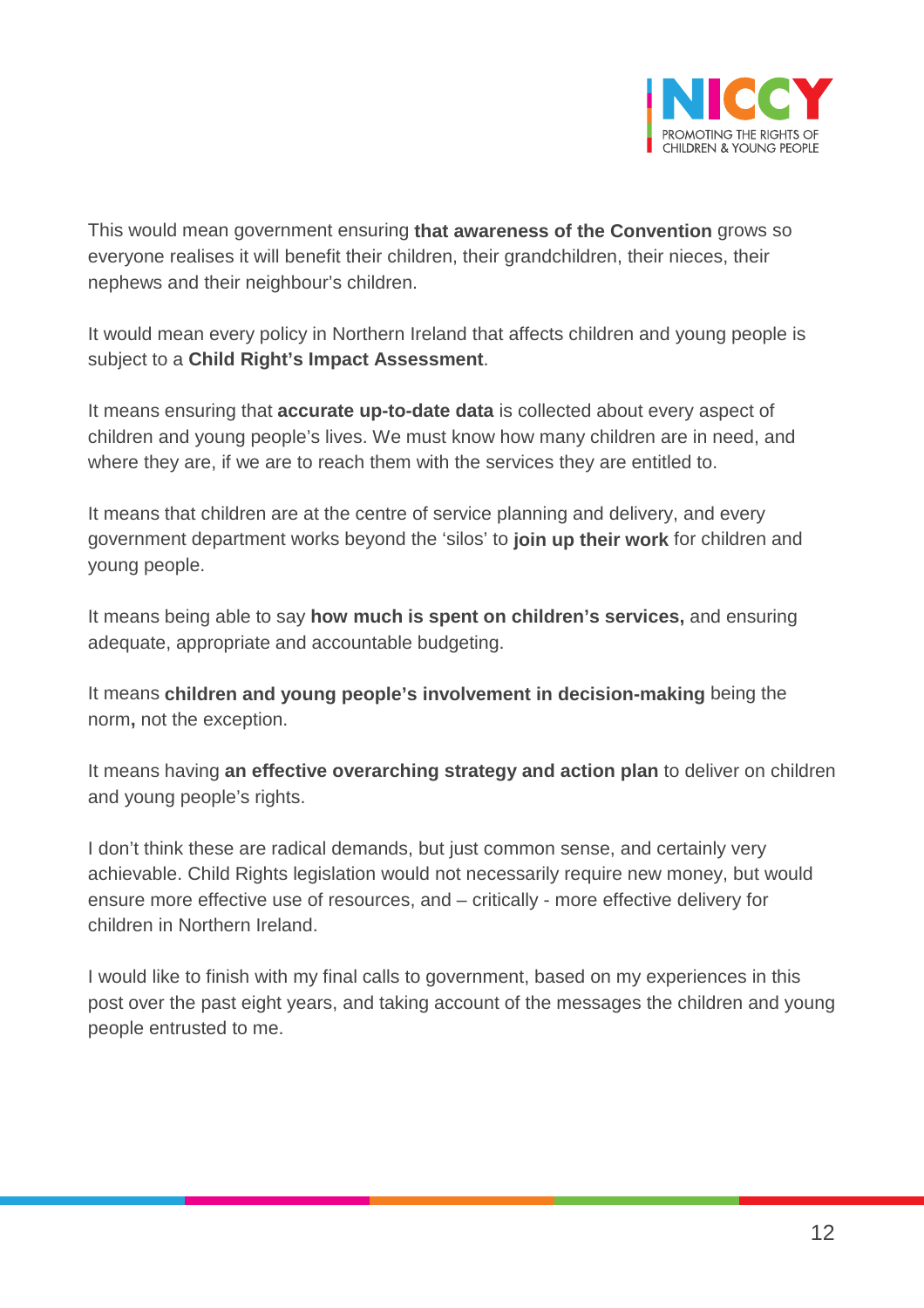

**Government needs to** include children and young people – hearing their opinions in relation to decisions affecting them, including them automatically in positive developments – such as the Age discrimination legislation, and seeking to shield them from negative impacts for example in relation to Welfare Reform.

You should – as we all should - be ambitious in delivering the best possible for children and young people in Northern Ireland, and should be innovative and pushing boundaries in seeking the best possible outcomes for them.

We all need to understand that a children's rights approach to delivering for children is the common sense approach. In essence, it is about guaranteeing some basic things to every child, things they should receive automatically as required, rather than having to be fought for once the children are in crisis. Rights are about early intervention and prevention.

We all need to recognise the vital role parents and guardians play in caring and providing for children and as advocates for their rights. While I have heard it claimed several times that there is a fundamental clash between parents' rights and children's rights, in reality the parents calling my office seeking help to access support for their children are happy that their children are rights-holders, and indeed wish that the UNCRC was enforceable.

I have gone into some detail already about the importance of Child Rights legislation to incorporate and implement the UNCRC in Northern Ireland. This is vital. The UNCRC provides a structure and the means to drive strategy and delivery for children.

I strongly advise the Executive to engage wholeheartedly in the UNCRC reporting process coming up in 2015 and 16, and to seek advice from the Committee on the actions it needs to take to implement children's rights in Northern Ireland.

I am leaving at a time when the recession is seriously beginning to impact on public sector finances. Government departments are having to be make hefty cuts to their budgets, and increasingly having to focus on delivering their statutory functions. This leaves me very worried about the essential prevention and early intervention services that may be vulnerable to cuts at this time. The Executive must work together to protect vital services to children and young people.